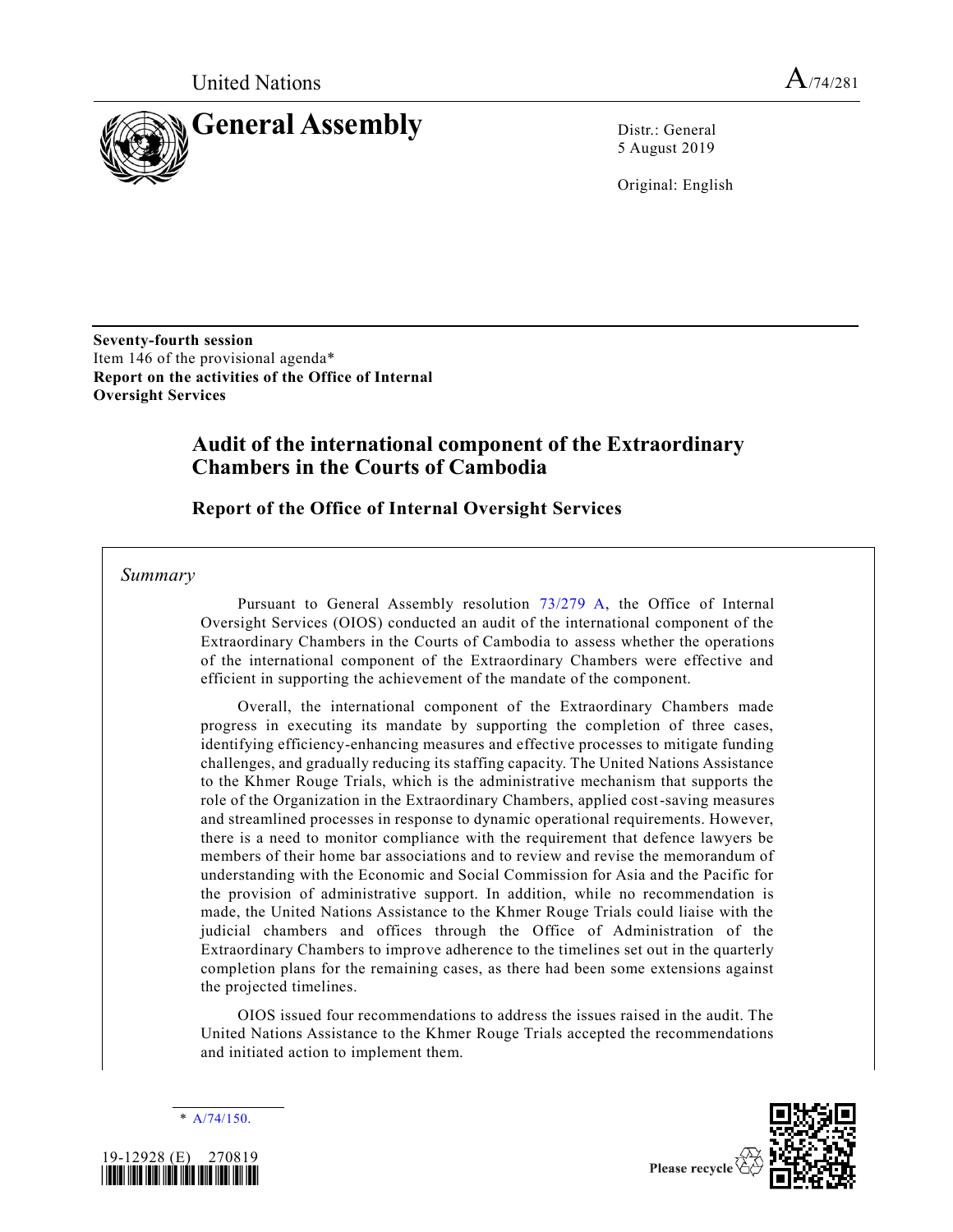The annex to the present report contains comments received from the Assistant Secretary-General for Programme Planning, Finance and Budget, Controller, on the draft report of OIOS on the audit.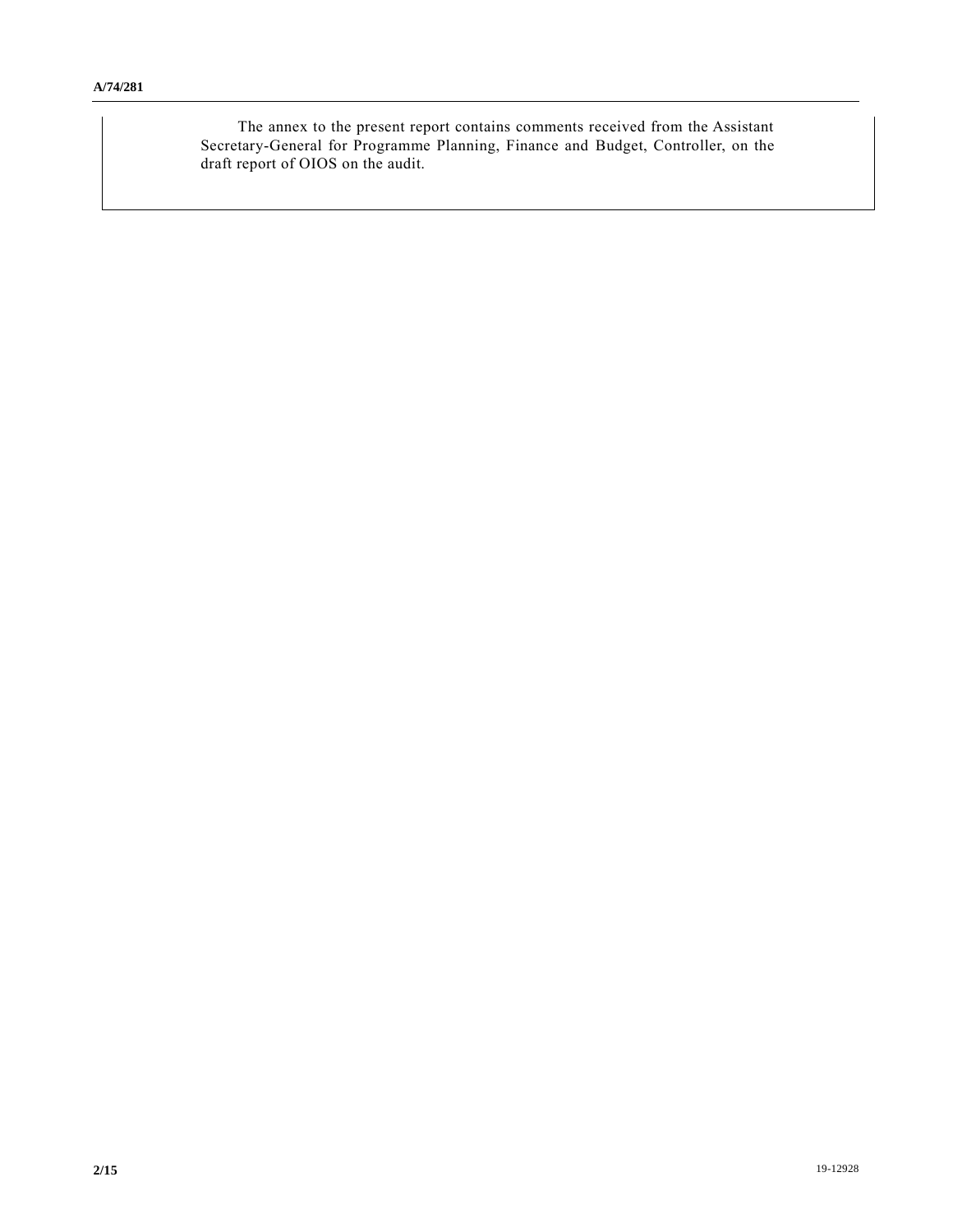## **I. Background**

1. Pursuant to General Assembly resolution [73/279 A,](https://undocs.org/A/RES/73/279) the Office of Internal Oversight Services (OIOS) conducted an audit of the international component of the Extraordinary Chambers in the Courts of Cambodia.

2. The Extraordinary Chambers were established under the Law on the Establishment of the Extraordinary Chambers in the Courts of Cambodia for the Prosecution of Crimes Committed during the Period of Democratic Kampuchea, as promulgated in 2001 and amended in 2004, and in accordance with the Agreement between the United Nations and the Royal Government of Cambodia concerning the Prosecution under Cambodian Law of Crimes Committed during the Period of Democratic Kampuchea signed on 6 June 2003. The Agreement regulates the cooperation between the parties in bringing to trial senior leaders of Democratic Kampuchea and those who were most responsible for the crimes and serious violations of Cambodian penal law, international humanitarian law and custom, and international conventions recognized by Cambodia, that were committed during the period from 17 April 1975 to 6 January 1979. The Extraordinary Chambers commenced their activities in February 2006 and became fully operational after the adoption of their internal rules in June 2007. The Extraordinary Chambers are composed of three judicial chambers<sup>1</sup> and two judicial offices,<sup>2</sup> as well as one administrative office. They comprise Cambodian and international judges and staff in the national and international components of the court, respectively. The Government of Cambodia is responsible for the national component costs, while the international component is funded through voluntary contributions from the international community.

3. The United Nations Assistance to the Khmer Rouge Trials is the administrative mechanism that supports the role of the United Nations in the Extraordinary Chambers. It is headed by a Coordinator at the D-1 level who is also the Deputy Director of the Office of Administration of the Extraordinary Chambers. The central objective of the United Nations Assistance to the Khmer Rouge Trials is to provide international assistance to the Extraordinary Chambers in accordance with article 17 of the Agreement between the United Nations and the Royal Government of Cambodia. It is responsible for: (a) the remuneration of the international judges, the international co-investigating judge, the international co-prosecutor, the Deputy Director of the Office of Administration and other international personnel; (b) the cost of utilities and services; (c) the remuneration of defence counsel; (d) the travel of witnesses; (e) the safety and security arrangements; and (f) other limited assistance as needed to ensure the smooth functioning of the judicial chambers and offices.

4. The Controller is the designated programme manager of the project. The Capacity Development Programme Management Office of the Department of Economic and Social Affairs provides administrative and management support under delegated authority from the Department of Management Strategy, Policy and Compliance, through the Controller. The Office of Legal Affairs provides legal support and advice. The United Nations Assistance to the Khmer Rouge Trials, through the Office of Administration of the Extraordinary Chambers, prepares the budget of the international component of the Chambers. The Economic and Social Commission for Asia and the Pacific (ESCAP) provides administrative support to the United Nations Assistance to the Khmer Rouge Trials under a memorandum of understanding.

**\_\_\_\_\_\_\_\_\_\_\_\_\_\_\_\_\_\_**

<sup>&</sup>lt;sup>1</sup> The Pre-Trial Chamber, the Trial Chamber and the Supreme Court Chamber.

<sup>2</sup> The Office of Co-Investigating Judges and the Office of the Co-Prosecutors.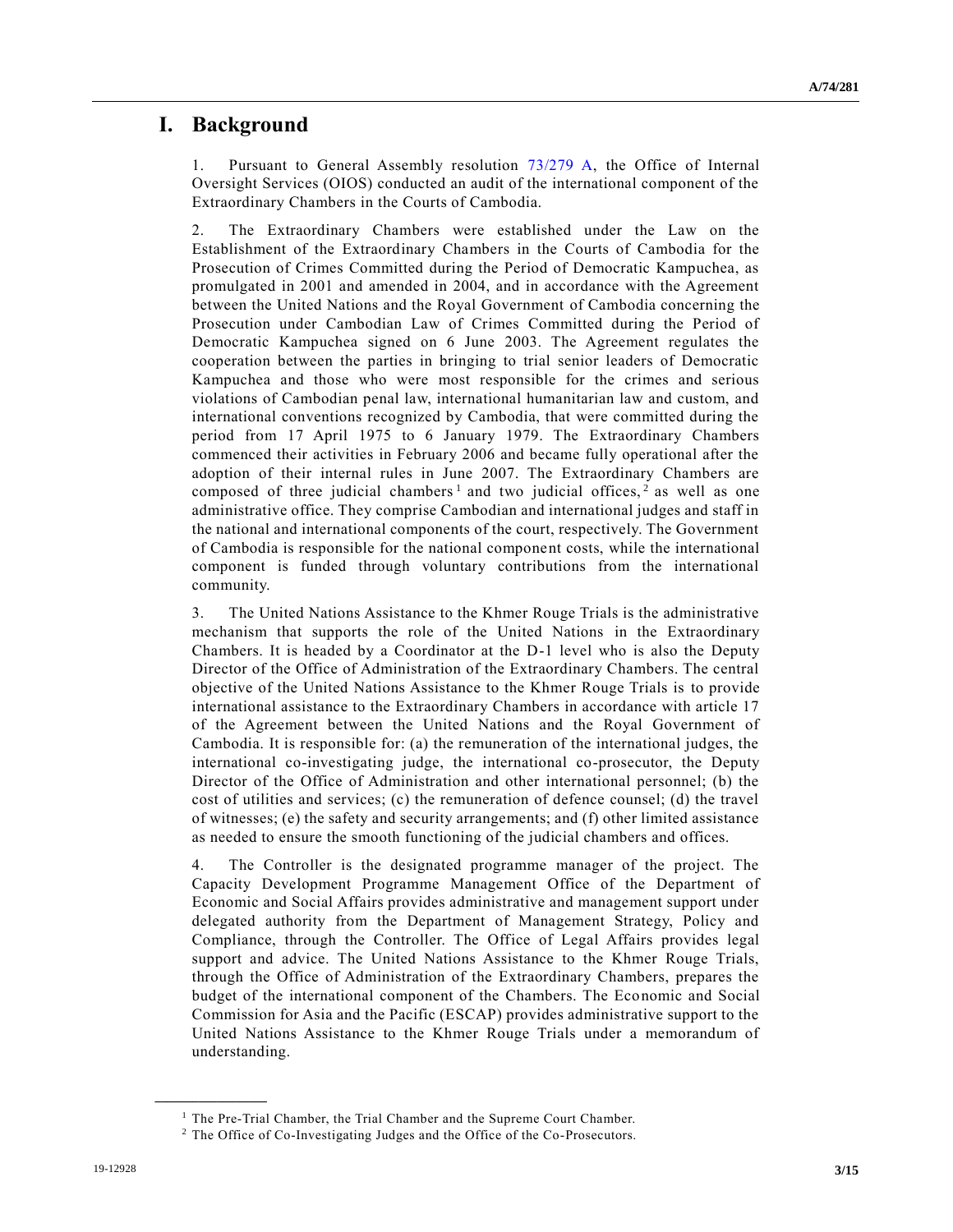5. The governance mechanism, through which strategic guidance and oversight of the international component of the Extraordinary Chambers are provided, comprises the group of interested States, the steering committee and the principal donors group. The group of interested States consists of approximately 24 Member States and is responsible for providing financial support to the Extraordinary Chambers, and deliberating on the project budget. The steering committee, which was established in 2008, consists of members of the Government of Cambodia and the principal donors group, which are the key donors to the Extraordinary Chambers. The group functions as an informal consultative mechanism for discussing budgetary and administrative matters and emerging operational issues in preparation for formal steering committee meetings. In 2008, the Secretary-General designated a Special Expert on the United Nations Assistance to the Khmer Rouge Trials to provide advice and strengthen the management and administration of the international component of the Extraordinary Chambers. That role was discontinued on 11 October 2018.

6. The group of interested States approved a budget of \$16 million for the international component of the Extraordinary Chambers for 2019, which included authorization for 115 posts (11 D-2, 1 D-1, 4 P-5, 11 P-4, 18 P-3, 6 P-2, 11 National Professional Officer, 11 Field Service and 42 Local level).

7. From its inception in 2006 to 31 March 2019, the international component of the Extraordinary Chambers incurred expenditure of \$263.2 million for its mandated activities. From 2012, the voluntary contributions received were insufficient to cover the expenditure. To address the adverse cash position, the General Assembly has, since 2014, authorized the Secretary-General to enter into commitments for the international component. In its resolutions [68/247 B,](https://undocs.org/A/RES/68/247b) [69/274 A,](https://undocs.org/A/RES/69/274) [70/248 A,](https://undocs.org/A/RES/70/248) [71/272 A,](https://undocs.org/A/RES/71/272) [72/262 A](https://undocs.org/A/RES/72/262) and [73/289 A,](https://undocs.org/A/RES/73/289) approving the commitment authority in previous years, the General Assembly has limited its use such that voluntary contributions are used first, with any remaining balance at the year-end returned to the regular budget. Table 1 shows the financial position of the international component from 2014 to 2018.

#### Table 1

## **Financial position of the international component of the Extraordinary Chambers in the Courts of Cambodia**

(United States dollars)

| Year | <b>Budget</b> | Voluntary<br>contributions received<br>(plus interest) | Regular<br>budget<br>appropriation | Opening<br>balance | Expenditure charged<br>to voluntary<br>contributions | Expenditure<br>charged against<br>appropriation | Total<br>expenditure | Unspent<br>balance |
|------|---------------|--------------------------------------------------------|------------------------------------|--------------------|------------------------------------------------------|-------------------------------------------------|----------------------|--------------------|
| 2014 | 23 421 900    | 16 785 300                                             | $\overline{\phantom{m}}$           | 655 700            | 21 728 100                                           | $\equiv$                                        | 21 728 100           |                    |
| 2015 | 27 096 600    | 17 647 200                                             | 12 100 000                         | (4287100)          | 13 360 100                                           | 10 678 400                                      | 24 038 500           | 421 600            |
| 2016 | 25 697 700    | 13 141 200                                             | 10 926 800                         |                    | 13 141 200                                           | 10 407 700                                      | 23 548 900           | 519 100            |
| 2017 | 23 763 000    | 9 474 100                                              | 000 000<br>11                      |                    | 9 4 7 4 1 0 0                                        | 10 619 000                                      | 20 093 100           | 381 000            |
| 2018 | 17 713 700    | 8 5 1 2 1 0 0                                          | 8 000 000                          |                    | 8 5 1 2 1 0 0                                        | 6 856 200                                       | 15 368 300           | 143 800            |

8. As at 31 March 2019, the Extraordinary Chambers had completed three cases, resulting in the conviction of one individual in case 001 and two individuals in case 002/01 and in a dismissal in case 004/01. Table 2 shows the status of the ongoing cases.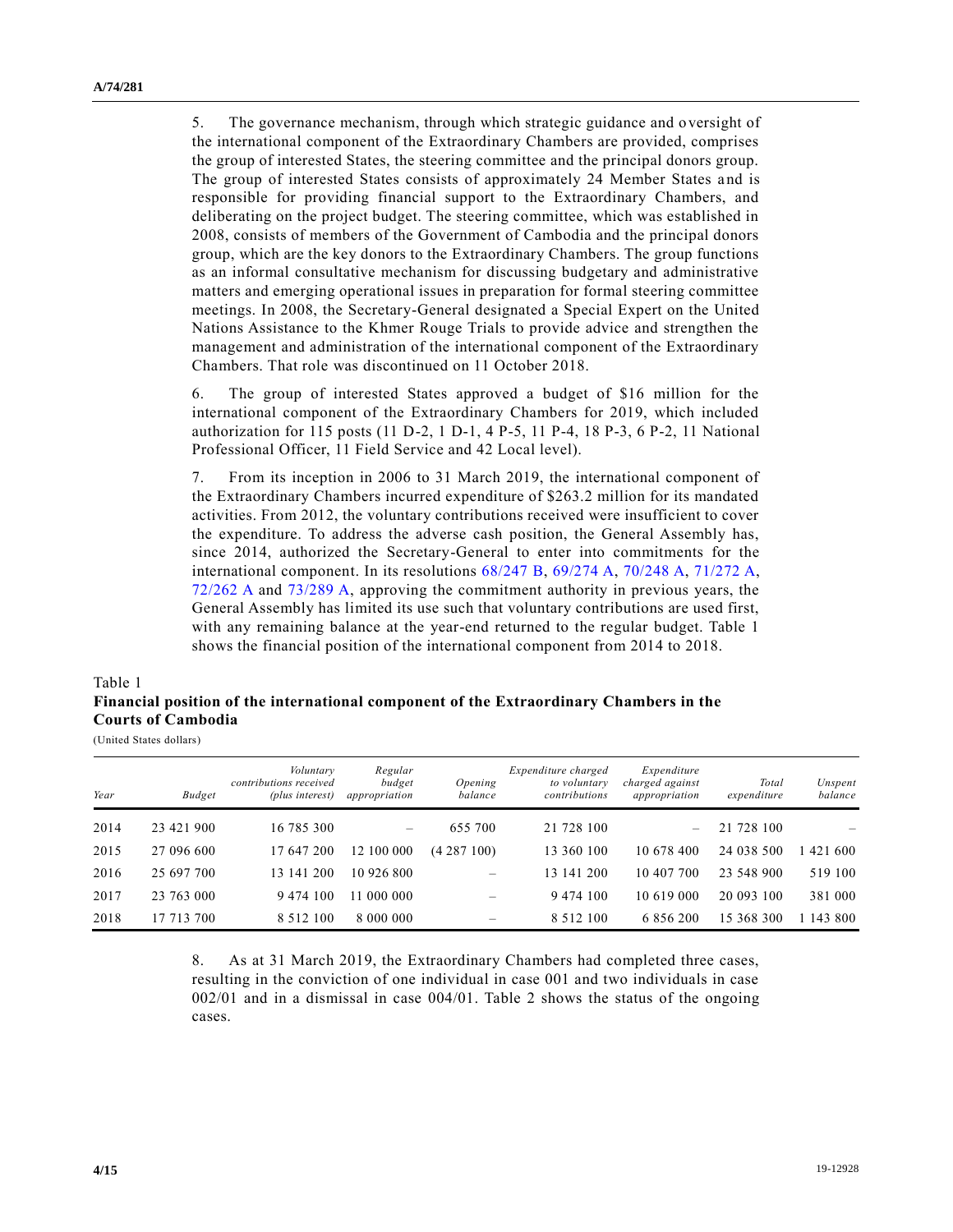| Case number | Accused                    | <b>Status</b>                                                                                                               | Duration      | Next milestone                                                                                     |
|-------------|----------------------------|-----------------------------------------------------------------------------------------------------------------------------|---------------|----------------------------------------------------------------------------------------------------|
| 002/02      | Khieu Samphan<br>Nuon Chea | Trial Chamber issued a full written<br>judgment on 28 March 2019 convicting<br>the accused of the charges                   | 11.7<br>years | Supreme Court Chamber<br>decision if the Trial Chamber<br>judgment is appealed                     |
| 003         | Meas Muth                  | Co-investigating judges issued separate<br>closing orders on 28 November 2018                                               | 9.6<br>years  | Pre-Trial Chamber decision on<br>whether to send the case for trial<br>or end judicial proceedings |
| 004         | Yim Tith                   | Co-prosecutors filed separate final<br>submissions in May and June 2018.<br>Defence filed a response on<br>26 November 2018 | 9.6<br>years  | Closing order expected by the<br>second quarter of 2019 <sup>a</sup>                               |
| 004/02      | Ao An                      | Co-investigating judges issued separate<br>closing orders on 16 August 2018                                                 | 9.6<br>years  | Pre-Trial Chamber decision on<br>whether to send the case for trial<br>or end judicial proceedings |

### Table 2 **Status of ongoing cases as at 31 March 2019**

*<sup>a</sup>* Co-investigating judges issued separate closing orders on 28 June 2019.

## **II. Objective and scope**

9. The objective of the audit was to assess whether the operations of the international component of the Extraordinary Chambers were effective and efficient in supporting the achievement of the mandate of the Extraordinary Chambers.

10. OIOS conducted the audit from February to May 2019. The audit covered the period from January 2017 to March 2019 and included the following key areas: (a) case completion; (b) funding sustainability and cost-saving measures; and (c) administration.

11. The audit methodology included: (a) interviews of key personnel; (b) reviews of relevant documentation; (c) analytical reviews of data; and (d) sample testing of recruitment, general operating expenses, contractual services, and consultants a nd experts.

12. The audit was conducted in accordance with the International Standards for the Professional Practice of Internal Auditing.

# **III. Audit results**

### **A. Case completion**

#### **1. Additional measures could be implemented to minimize delays in the completion of cases**

13. In 2014, the General Assembly, in its resolution [68/247 B,](https://undocs.org/A/RES/68/247b) requested the Secretary-General to ensure that the Extraordinary Chambers prepared a strategy with a clear road map for completing the remaining cases. The Office of Administration of the Extraordinary Chambers was preparing quarterly completion plans in collaboration with the judicial chambers and offices that were providing projections for the case timelines. To expedite the completion of cases, the international co-investigating judge reduced the scope of the judicial investigations in cases 003, 004 and 004/02 pursuant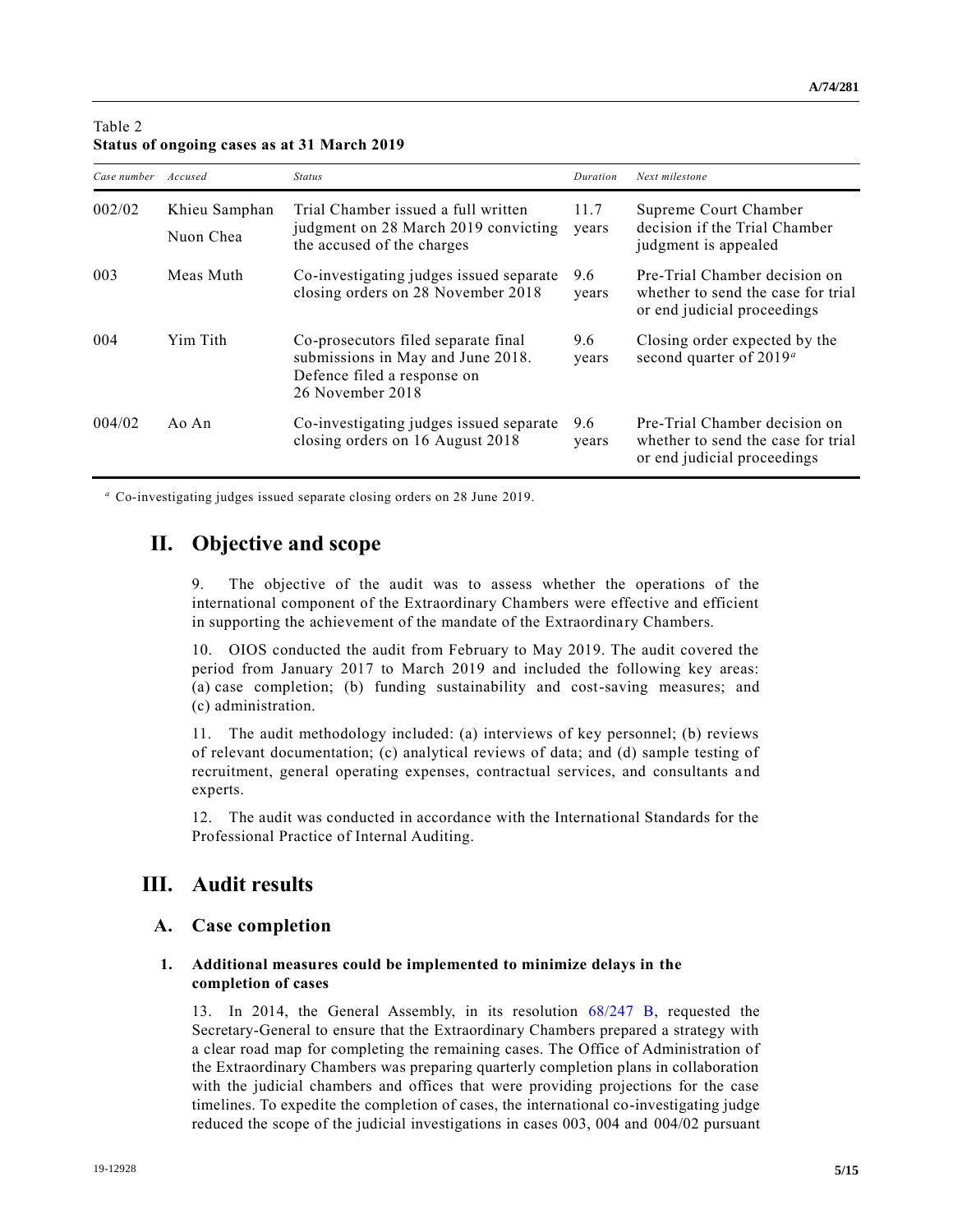to the adopted amendments to the internal rules of the Extraordinary Chambers, and the Trial Chamber limited the scope of case 002. In addition, the Office of Administration used a variety of staffing options, including consultants, short-term staff and linguistic personnel, to ensure the provision of timely translation and transcription services for the judicial chambers and offices. Some delays were encountered in achieving the timelines established in the quarterly completion plans. For example, in the first-quarter completion plan, the original timeline projected for issuing the full reasoned judgeme nt in case 002/02 was the third quarter of 2018. That projection was revised to the fourth quarter of 2018 in the second-quarter completion plan, and the judgment was issued on 28 March 2019. For case 003, the closing orders were expected during the third quarter of 2018 according to the first-quarter completion plan, with that projection revised to the fourth quarter of 2018 in the second-quarter completion plan. The closing orders were issued on 28 November 2018 in the working language of each judge, and the translations were issued in February 2019.

14. According to the Office of Administration of the Extraordinary Chambers and the judicial chambers and offices, the inability to meet the milestones indicated in the completion plan was caused by several factors. These include:

The nebulous nature of the trials and other judicial processes, and external factors such as illness of the accused and the number and availability of witnesses and experts, which made it difficult to predict the exact workload of the Extraordinary Chambers;

(b) Funding challenges, which resulted in the issuance of short-term contracts to staff and affected their morale and productivity;

(c) High staff turnover, as staff sought more stable jobs, not only because they were receiving short-term contracts, but also owing to the decrease in the activities of the Extraordinary Chambers as the remaining cases drew closer to completion. To mitigate staff turnover, the Office of Administration provided other categories of staff, including consultants and short-term staff, to fill critical vacancies; the loss of staff and consultants with institutional memory, however, had an impact on case progression;

(d) The need to review and revise a large number of previously transcribed documents during the judgment drafting period, which delayed the completion of the judgments.

15. The members of the Extraordinary Chambers also informed OIOS that, at the time of their formulation, the completion plans had contained the most accurate projections possible for the remaining cases, and that a number of unknown factors, including future developments in the judicial proceedings, might affect the projections. Nonetheless, going forward, the United Nations Assistance to the Khmer Rouge Trials would liaise with the judicial chambers and offices to obtain their proposals on appropriate mechanisms or procedures to minimize delays in the completion of cases. OIOS therefore made no recommendation on this issue.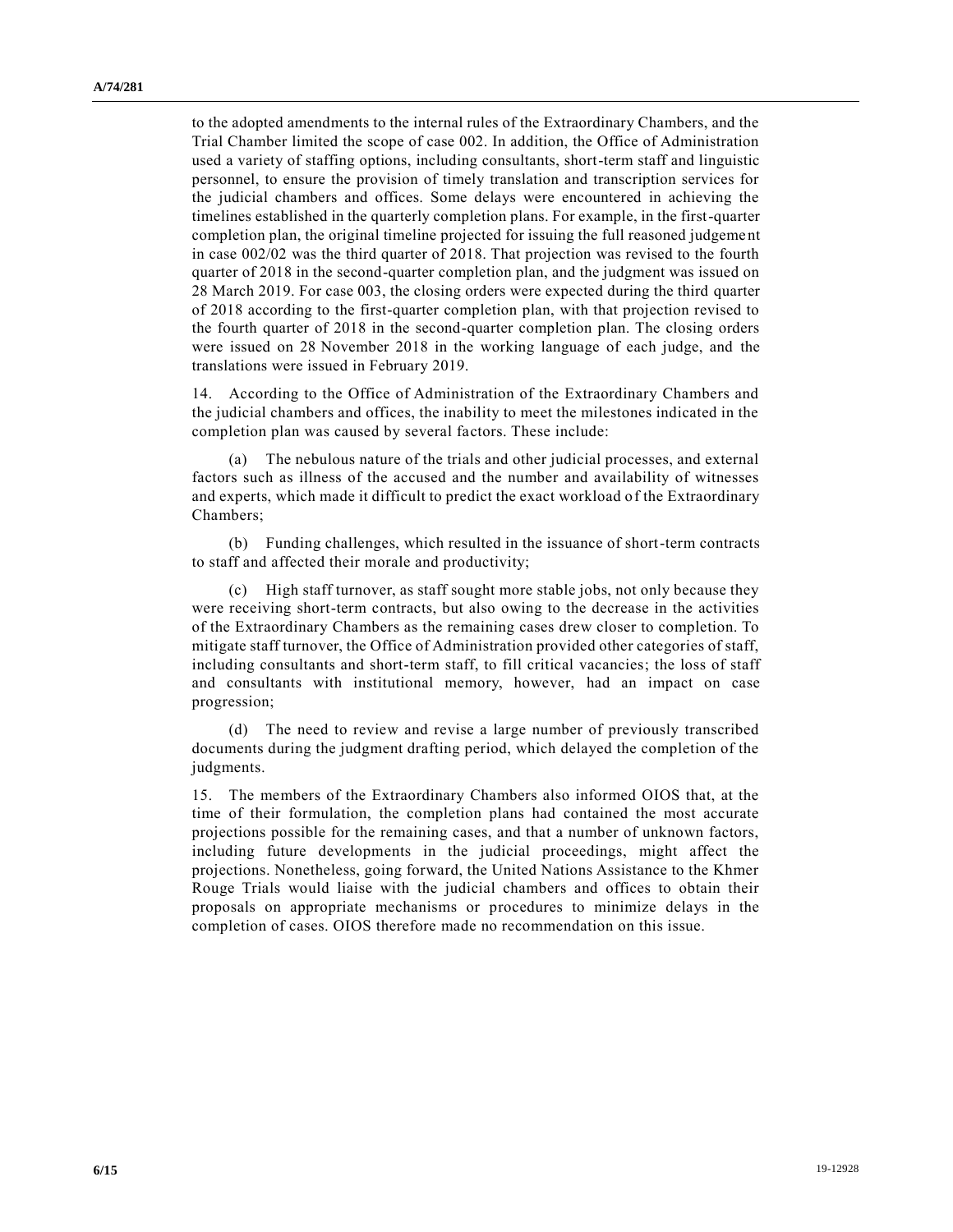#### **2. There is a need to ensure that translation requirements are provided proactively to the Interpretation and Translation Unit to ensure improved planning regarding resource requirements and better projection of timelines to achieve judicial milestones**

16. Legal documents such as decisions and judgments from the Extraordinary Chambers needed to be published in English, Khmer and French. While the review by OIOS of translation deadlines did not indicate undue delays in the English and Khmer translations, the judicial offices did not always proactively notify the Interpretation and Translation Unit of their translation requirements. For example, th e Unit made several attempts to obtain timeline projections for translation work in order to better plan the provision of the service. In the response of the Trial Chamber to one such request in May 2018, it was stated that translation requirements could not be anticipated far in advance, and that it would only be possible to provide estimated targets that were subject to change. This was because decisions of the Trial Chamber were subject to unpredictable review cycles. While OIOS acknowledges this constraint, estimated targets of translation requirements should be provided proactively to the Unit ensure improved planning regarding resource requirements.

17. In another instance, the Trial Chamber had initially indicated in the second quarter completion plan for 2018 that only the Khmer and English translations of the judgment for case 002/02 would be issued by the end of the fourth quarter of 2018, with the French version to follow. However, in October 2018, the Trial Chamber indicated that it required the French translation by 31 December 2018. In its response, the Interpretation and Translation Unit indicated that, while it was hoped that the translation would be completed by 31 December 2018, a more realistic completion date, given the workload, was 31 January 2019. Although the Unit successfully delivered the translated judgment to the Trial Chamber in English and Khmer on 16 November 2018 and in French on 2 January 2019, it had to go to extraordinary efforts to meet the deadlines, including using consultants and outsourcing the translation. Given that judicial offices have the discretion to issue their closing orders or decisions in their choice of language, translation requirements may differ from original projections. Consequently, the judicial offices should ensure that the Unit is informed of revised translation needs in a prompt manner.

#### **Recommendation 1**

**The United Nations Assistance to the Khmer Rouge Trials, through the Office of Administration of the Extraordinary Chambers in the Courts of Cambodia, should liaise with the judicial chambers and offices to ensure that revised translation requirements are duly communicated and considered in the projection of completion timelines for the remaining cases.**

The United Nations Assistance to the Khmer Rouge Trials accepted recommendation 1. Recommendation 1 remains open pending the receipt of evidence of actions taken to proactively communicate translation requirements in order to improve the planning regarding resource requirements and the projection of timelines.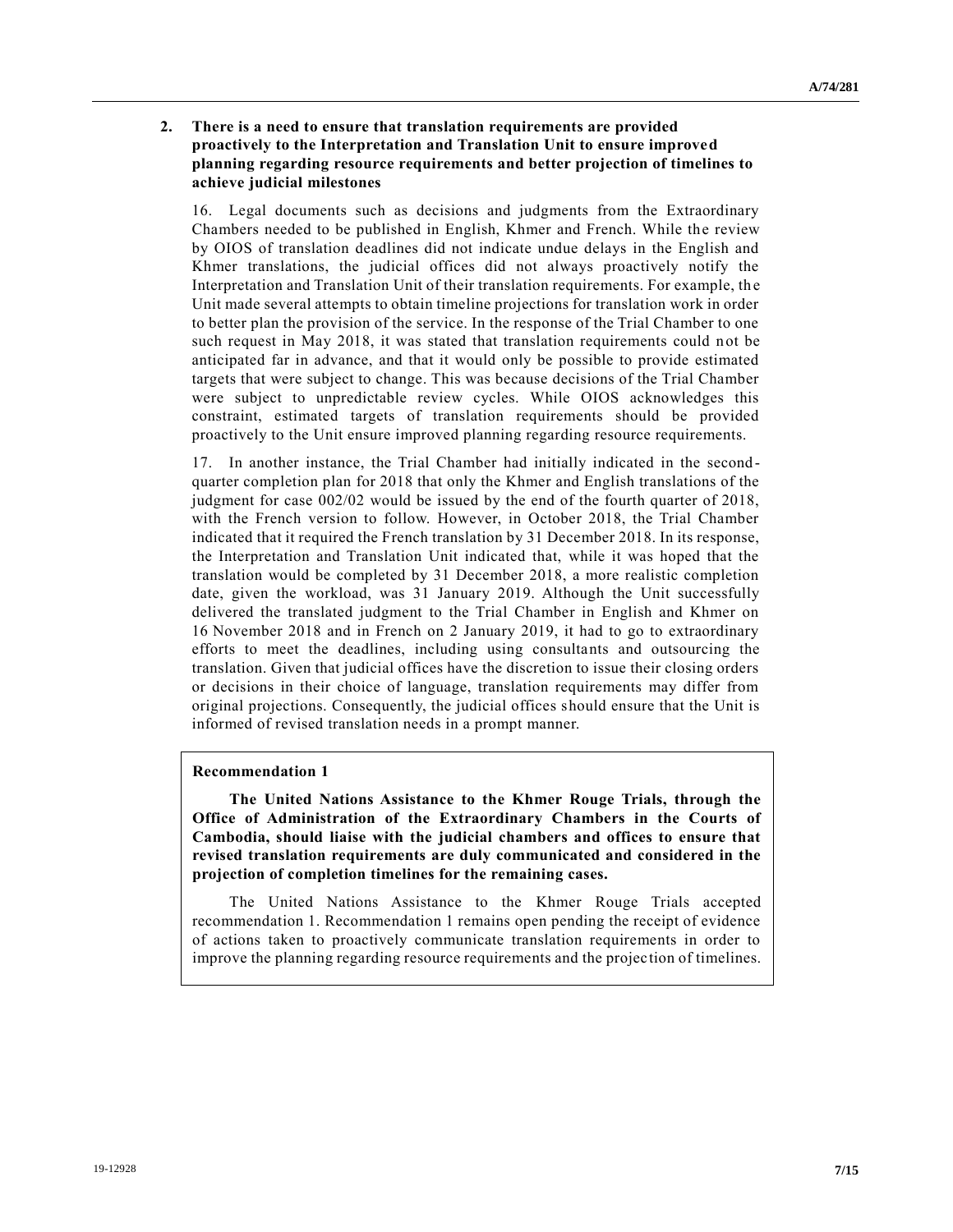## **B. Funding sustainability**

#### **1. The strategy to ensure the sustainability of the funding of the Extraordinary Chambers could be updated**

18. Noting with concern the adverse cash position and difficult financial position of the Extraordinary Chambers, the General Assembly, in its resolution [68/247 B,](https://undocs.org/A/RES/68/247b) requested the Secretary-General to intensify his efforts to obtain additional voluntary contributions to fund the activities of the Extraordinary Chambers. In 2016, the Special Expert, in collaboration with the principal donors group, developed a fundraising strategy that included the convening of events to update the group of interested States on the work of the Extraordinary Chambers and demonstrate why the work merited the continued financial support of Member States. The fundraising strategy also involved discussions between the Special Expert and donors on the scheduling of pledges and the possible consolidation of payments to ensure that the international component was able to meet its monthly obligations for staff salaries and expenses. However, the Special Expert's services were discontinued in October 2018. The Department of Economic and Social Affairs explained that the Secretary - General, in coordination with the principal donors group and the steering committee, had continued to pursue the fundraising strategy without the Special Expert since that time. For example, an awareness-raising event had been organized in May 2019, and regular meetings between the relevant Secretariat offices and the principal donors group continued to be held and regular communication with the Government of Cambodia maintained. The Department added that, while the fundraising strategy remained valid because the financial circumstances and activities had not changed significantly since 2016, it would update the document to reflect the discontinuation of the position of Special Expert. On the basis of that assurance, OIOS made no recommendation on this issue.

#### **2. Further cost-saving opportunities could be identified**

19. In order to cope with funding challenges, the United Nations Assistance to the Khmer Rouge Trials established measures to cut costs and improve operational efficiency. For example, recruitment was frozen for posts that did not have to be filled immediately, such as those of court security and witness and expert personnel, since there were no ongoing trials and pending cases were at other stages of the judicial process. No critical posts, such as those in the judicial chambers and offices, were subject to a recruitment freeze. As at 31 December 2018, 29 posts previously occupied by international staff had been converted and filled by locally recruited staff with the required skills, resulting in savings of \$2.2 million.

20. In addition, the United Nations Assistance to the Khmer Rouge Trials did not purchase any vehicles during the reporting period. Since the vehicles acquired in 2005 had already exceeded their useful life, OIOS sought to establish whether the related maintenance costs were reasonable. Generally, those costs decreased from \$16,309 for the 24 vehicles held in 2017 to \$13,587 for 20 vehicles in 2018. In view of the reduced activity of the Extraordinary Chambers, further cost-savings may be realized by reducing the size of the vehicle fleet to align it to the needs of the Extraordinary Chambers. The United Nations Assistance to the Khmer Rouge Trials indicated that it would assess the size and composition of its fleet and determine whether they were commensurate with its operational requirements.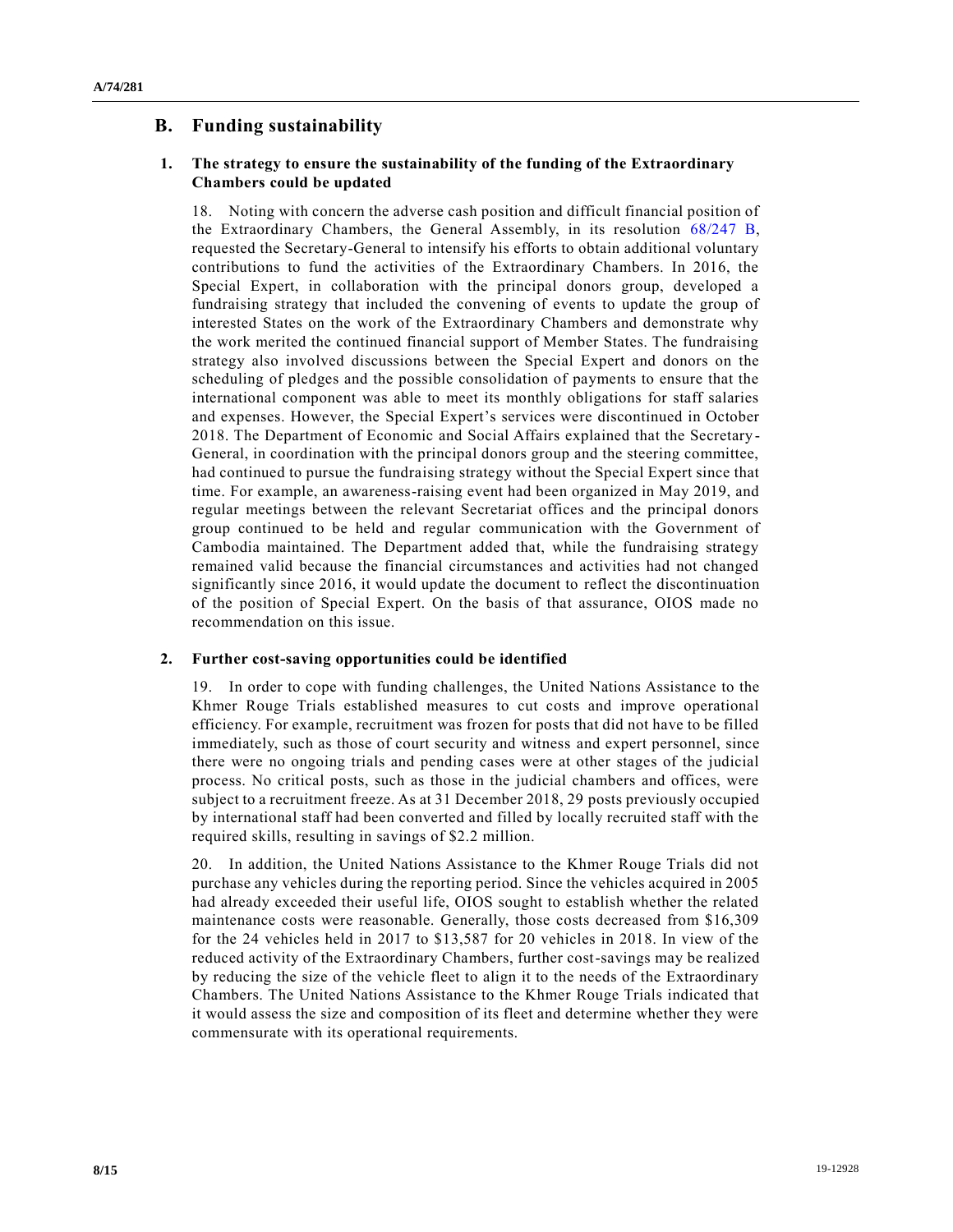### **C. Administrative support**

#### **1. Lack of clarity in the roles and responsibilities of offices supporting the Extraordinary Chambers could pose a risk**

21. The United Nations Assistance to the Khmer Rouge Trials is managed under a tripartite arrangement between the Office of the Controller, the Office of Legal Affairs and the Department of Economic and Social Affairs. The specific roles and responsibilities of the three key parties have not been formally documented. In practice, the Controller provides strategic guidance on high-risk financial management decisions, the Department of Economic and Social Affairs provides administrative and management support and the Office of Legal Affairs provides support on legal and administrative issues and is the focal point for the Secretary - General in the nomination of international judges and the co-prosecutor. The United Nations Assistance to the Khmer Rouge Trials also received support from the Special Expert until the funding for that post was discontinued. The Coordinator of the United Nations Assistance to the Khmer Rouge Trials has delegation of authority for finance, human resources management and procurement transactions.

22. Despite the existence of this tacit agreement on the division of responsibilities among the offices since the establishment of the United Nations Assistance to the Khmer Rouge Trials, the current arrangements may not be sustainable and effective in ensuring accountability, in particular during this period of reform in the Secretariat. For example:

(a) The Department of Economic and Social Affairs had accepted the responsibility of administering the trust fund of the United Nations Assistance to the Khmer Rouge Trials for the three years for which funds were first received, from 2006 to 2008. The Department continued to administer the United Nations Assistance to the Khmer Rouge Trials beyond 2008 and, in December 2018, contacted the Under-Secretary-General of the then Department of Management, now the Department of Management Strategy, Policy and Compliance, to express the view that the current substantive nature and administrative structure of the trust fund exceeded the scope of the technical cooperation projects that the Department of Economic and Social Affairs was resourced or mandated to implement, and that the administration of the United Nations Assistance to the Khmer Rouge Trials should therefore fall under the mandate and expertise of the Department of Management Strategy, Policy and Compliance. The Department of Economic and Social Affairs has not received a response to date.

(b) In addition to raising funds for the international component of the Extraordinary Chambers, the Special Expert was responsible for maintaining dialogue with the Government of Cambodia on high-level and sensitive issues and liaising with interested parties to keep them abreast of emerging issues. With the elimination of the position of the Special Expert, it was unclear to whom the responsibility for performing those functions had been assigned.

23. To mitigate the risk arising from the lack of clarity in the assignment of roles and responsibilities, OIOS suggested that the Department of Management Strategy, Policy and Compliance, in conjunction with the Office of Legal Affairs and the Department of Economic and Social Affairs, document the distribution of functions for managing the international component of the Extraordinary Chambers. However, the Department of Management Strategy, Policy and Compliance was of the view that adopting a protocol to formalize the distribution of tasks might be unnecessary at the current stage of operations of the Extraordinary Chambers and could be detrimental to the current methodology of coordinated management decisions because the issues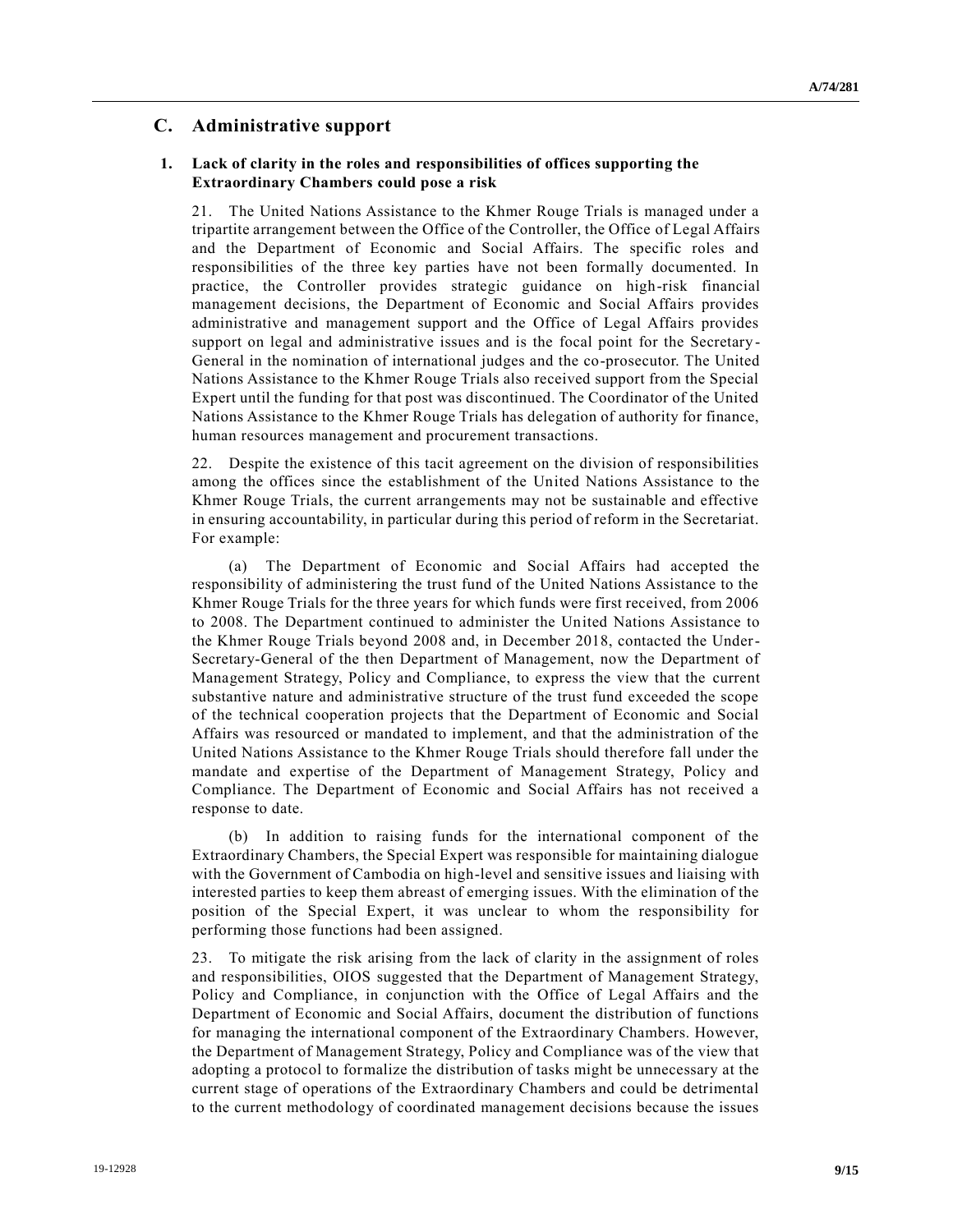addressed in New York, other than administrative matters, have overlapping elements and naturally involve all three offices.

#### **2. The staffing requirements of the international component were reorganized to cope with the dynamic workload**

24. Overall, there was high turnover of international staff as they sought more stable jobs in the light of the decrease in the activities of the Extraordinary Chambers as the remaining cases neared completion. To ensure that the turnover did not affect judicial activities, the United Nations Assistance to the Khmer Rouge Trials filled all critical posts, including with short-term staff, contractors and consultants. From 1 January 2017 to 28 February 2019, the United Nations Assistance to the Khmer Rouge Trials completed nine standard recruitments in an average of 101 days against a target of 120 days, and one recruitment from the roster within 46 days. In addition, nine temporary job openings were filled in an average of 54 days. The United Nations Assistance to the Khmer Rouge Trials also established individual consultant contracts in accordance with the provisions of the relevant administrative instructions and other guidelines, such as the authority to grant extensions to defence and victim support consultants beyond 24 months.

25. Other innovative measures to cope with the reduced staff capacity included allowing consultants and contactors to work remotely. This gave the United Nations Assistance to the Khmer Rouge Trials access to a wide range of contractors, some of whom were unable to reside in Cambodia. In addition, one Trial Chamber judge who had taken up an assignment in another country following the completion of the trial for case 002 worked remotely and was being paid only for hours worked. Remote working was a practice that had been employed successfully in other tribunals. Furthermore, the freeze on recruitment to certain posts would be lifted if any of the open cases were to go to trial. OIOS concluded that the United Nations Assistance to the Khmer Rouge Trials had established adequate measures to mitigate the potential adverse impact of staff attrition in order to cope with the dynamic workload.

#### **3. Controls over general operating expenditure were adequate**

26. The review by OIOS of a sample of transactions related to general operating expenses, contractual services, and furniture and equipment in 2017 and 2018 valued at \$1.8 million showed that the expenditure was valid and that the payments were supported by invoices and payment requests. In addition, all certified original invoices were properly reviewed by the Budget and Finance Section, which checked the vendor names, quantity and invoice amount against the amounts committed. OIOS concluded that controls over general operating expenditure were adequate.

#### **4. There is a need to monitor compliance with the requirement that defence lawyers be members of their home bar associations**

27. In December 2018, the Bar Association of Cambodia issued a directive requiring all foreign lawyers practicing at the Extraordinary Chambers to provide the Bar Association with a document certifying the validity of their registration in the bar association of their country of origin at least 15 days before the expiry of their registration. Non-compliance with that requirement would result in de-registration by the Bar Association and ineligibility to continue to work at the Extraordinary Chambers. However, the Defence Support Section of the Extraordinary Chambers did not establish a mechanism to monitor compliance with the procedure. Also in December 2018, the Bar Association dismissed a foreign lawyer on establishing that the lawyer was not a member of the bar association of his country of origin. The Extraordinary Chambers had been unaware that the lawyer's membership had lapsed in 2016. There are seven foreign lawyers serving in the defence teams of the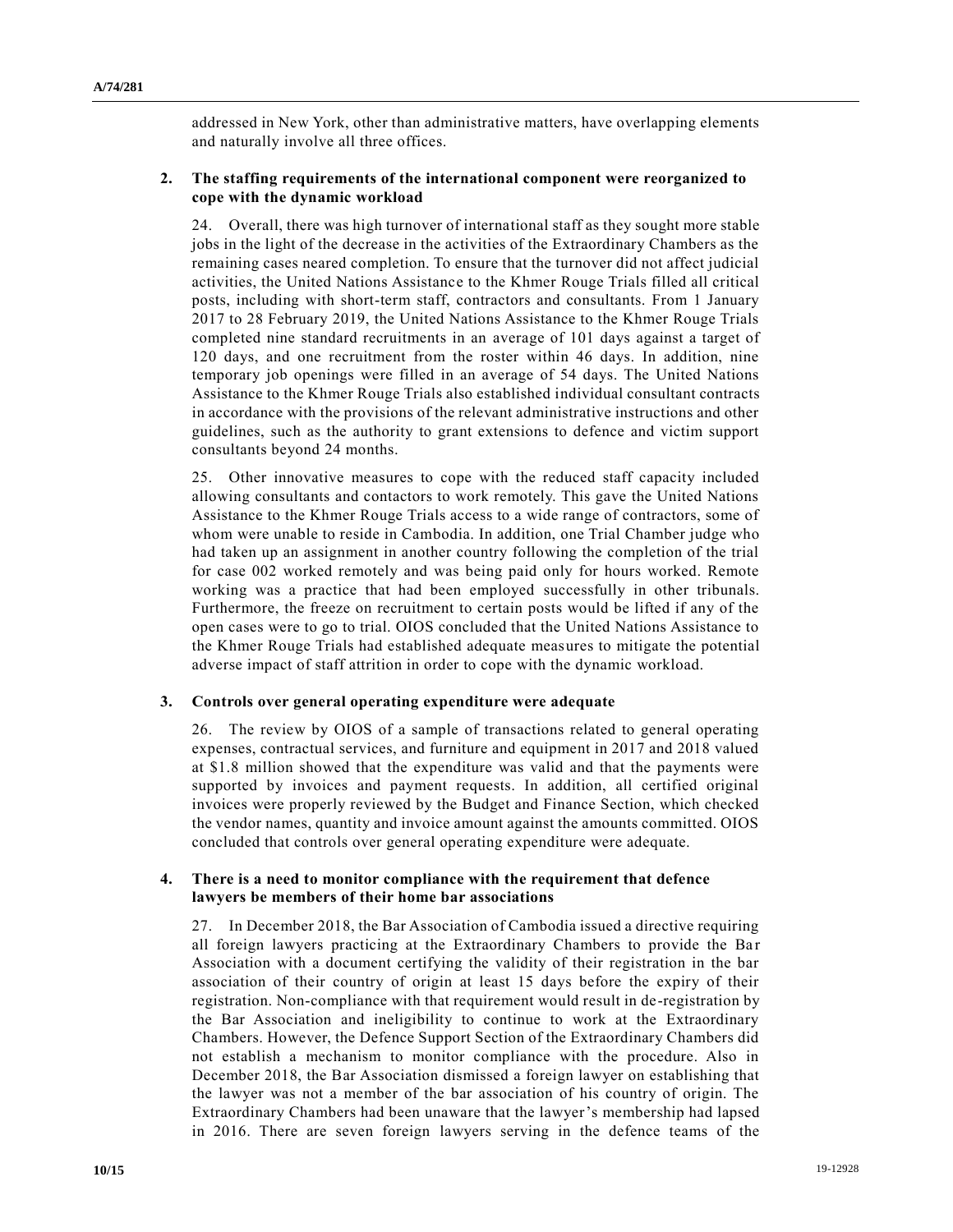Extraordinary Chambers and, as at 28 February 2019, their certifications were valid. However, inadequate monitoring of compliance with the eligibility requirements established by the Bar Association may affect operational efficiency in case completion.

#### **Recommendation 2**

**The United Nations Assistance to the Khmer Rouge Trials should establish mechanisms to monitor the continued eligibility of foreign lawyers to serve as members of the defence teams of the Extraordinary Chambers in the Courts of Cambodia.**

The United Nations Assistance to the Khmer Rouge Trials accepted recommendation 2. Recommendation 2 remains open pending the receipt of evidence of the monitoring of the continued eligibility of foreign lawyers serving in the defence teams of the Extraordinary Chambers.

#### **5. There is a need to review and revise the memorandum of understanding with the Economic and Social Council for Asia and the Pacific**

28. The United Nations Assistance to the Khmer Rouge Trials and ESCAP have an ongoing memorandum of understanding that defines the administrative support to be rendered by ESCAP and their respective responsibilities and accountabilities. Under the memorandum of understanding, ESCAP provides human resources management and financial and general administrative services and the United Nations Assistance to the Khmer Rouge Trials reimburses ESCAP with a fixed lump-sum amount and an additional \$1,130 for each recruitment.

29. According to the memorandum of understanding, the key roles of ESCAP in administering the national and international staff and United Nations officials included contract management, benefits management and personnel actions related to entitlements such as home leave and education grant. With reduced judicial activity as the case proceedings were coming to an end, the number of both international and national staff decreased from 139 as at 31 March 2017 to 121 as at 31 December 2017, falling further to 90 by 31 December 2018. OIOS is of the view that a decrease in the total number of staff should result in a decrease in the volume of staff administration tasks performed by ESCAP, with a corresponding reduction in the fixed lump -sum amount. However, the lump sum amount increased from \$264,500 in 2018 to \$384,500 in 2019, which represents the cost of two and three local level posts for 2018 and 2019, respectively, and a proportion of services provided by Professional staff. The additional reimbursement of \$1,130 for each recruitment remained the same.

30. ESCAP was required to initiate and administer the recruitment process for both international and national staff to the United Nations Assistance to the Khmer Rouge Trials. The only responsibility assigned to the United Nations Assistance to the Khmer Rouge Trials in the memorandum of understanding was to provide ESCAP with the staffing table and related job descriptions. However, the United Nations Assistance to the Khmer Rouge Trials was performing most of the recruitment tasks, including : (a) creating the job openings/temporary job openings in Inspira; (b) scheduling, organizing and conducting interviews; (c) compiling assessment reports following the interviews; and (d) organizing the travel of international staff recruited. ESCAP was only pre-screening candidates, reviewing the list of candidates shortlisted by the United Nations Assistance to the Khmer Rouge Trials and issuing the offer letter. There was therefore a need to clarify the tasks to be conducted by each party in the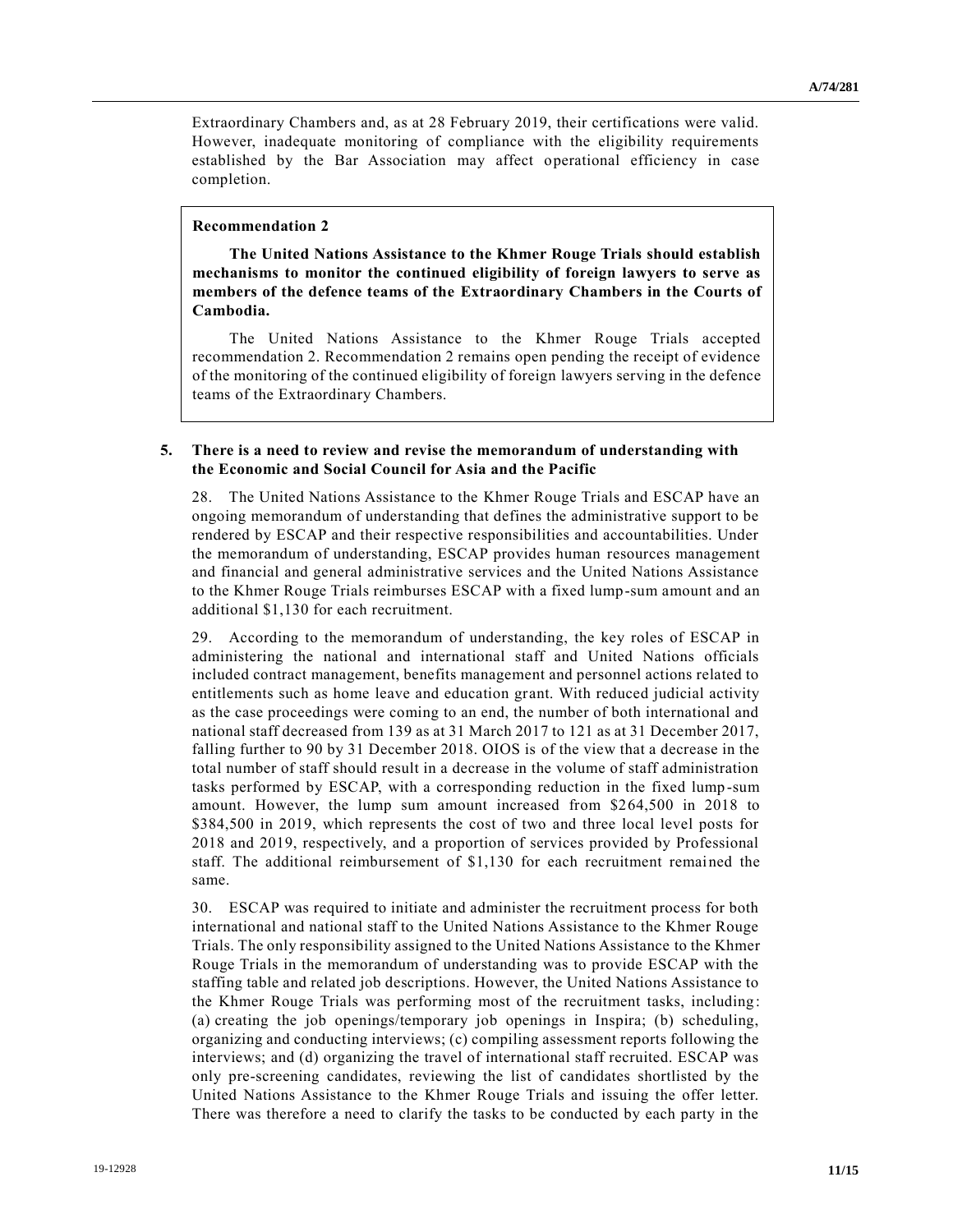memorandum of understanding and determine whether the lump sum and the fee of \$1,130 paid to ESCAP for every recruitment were still justified.

#### **Recommendation 3**

**The United Nations Assistance to the Khmer Rouge Trials should: (a) review and establish whether ESCAP is providing all required services in accordance with the memorandum of understanding signed between the two parties; and (b) determine whether the reimbursement to ESCAP is commensurate with the services received and, if necessary, renegotiate the fee specified in the memorandum of understanding.**

The United Nations Assistance to the Khmer Rouge Trials accepted recommendation 3. Recommendation 3 remains open pending the receipt of evidence of the review and renegotiation of the memorandum of understanding with ESCAP.

#### **6. There is a need for the United Nations Assistance to the Khmer Rouge Trials to follow up on compliance with the requirement for all staff to complete mandatory training and timely performance appraisals**

31. The staff of the United Nations Assistance to the Khmer Rouge Trials were required to comply with all applicable United Nations regulations and rules, including the policies on completing mandatory learning programmes within six months of joining the Organization [\(ST/SGB/2018/4\)](https://undocs.org/ST/SGB/2018/4) and on completing performance evaluations of staff by 30 June of each year [\(ST/AI/2010/5\)](https://undocs.org/ST/AI/2010/5). As at 15 March 2019, of the 71 staff members who were required to complete mandatory training, 11 had not completed all of the nine mandatory training courses, and 5 of those 11 staff members had not completed any of the courses. For the 2016/17 period, performance appraisals had been completed for 98 per cent of staff, while the figure for the 2017/18 period was 83 per cent. Although the administration of the United Nations Assistance to the Khmer Rouge Trials was following up on the requirement to complete mandatory training and performance evaluations, supervisors and heads of offices were not ensuring compliance.

32. The Extraordinary Chambers has established several initiatives aimed at integrating gender into their programme of work. These included activities organized by the Victims Support Section, such as radio shows on gender-based violence during the Khmer Rouge regime; activism against gender-based violence campaigns in the regions with the participation of civil parties; training on gender sensitivity for practicing lawyers; and training on gender-responsive project monitoring and evaluation for staff working with project design and implementation for local and international organizations.

33. However, of the 30 internationally recruited staff as at 15 March 2019, only 10 (33 per cent) were female. In April 2012, the United Nations Assistance to the Khmer Rouge Trials appointed a focal point for women to advise the administration on integrating gender and improving gender parity in the work place. According to the United Nations Assistance to the Khmer Rouge Trials, it had been difficult to attract applicants because it was in the downsizing phase of its operations. Given that explanation, OIOS is not making a recommendation, but would encourage the United Nations Assistance to the Khmer Rouge Trials to consider improving its gender parity targets during any future recruitment actions.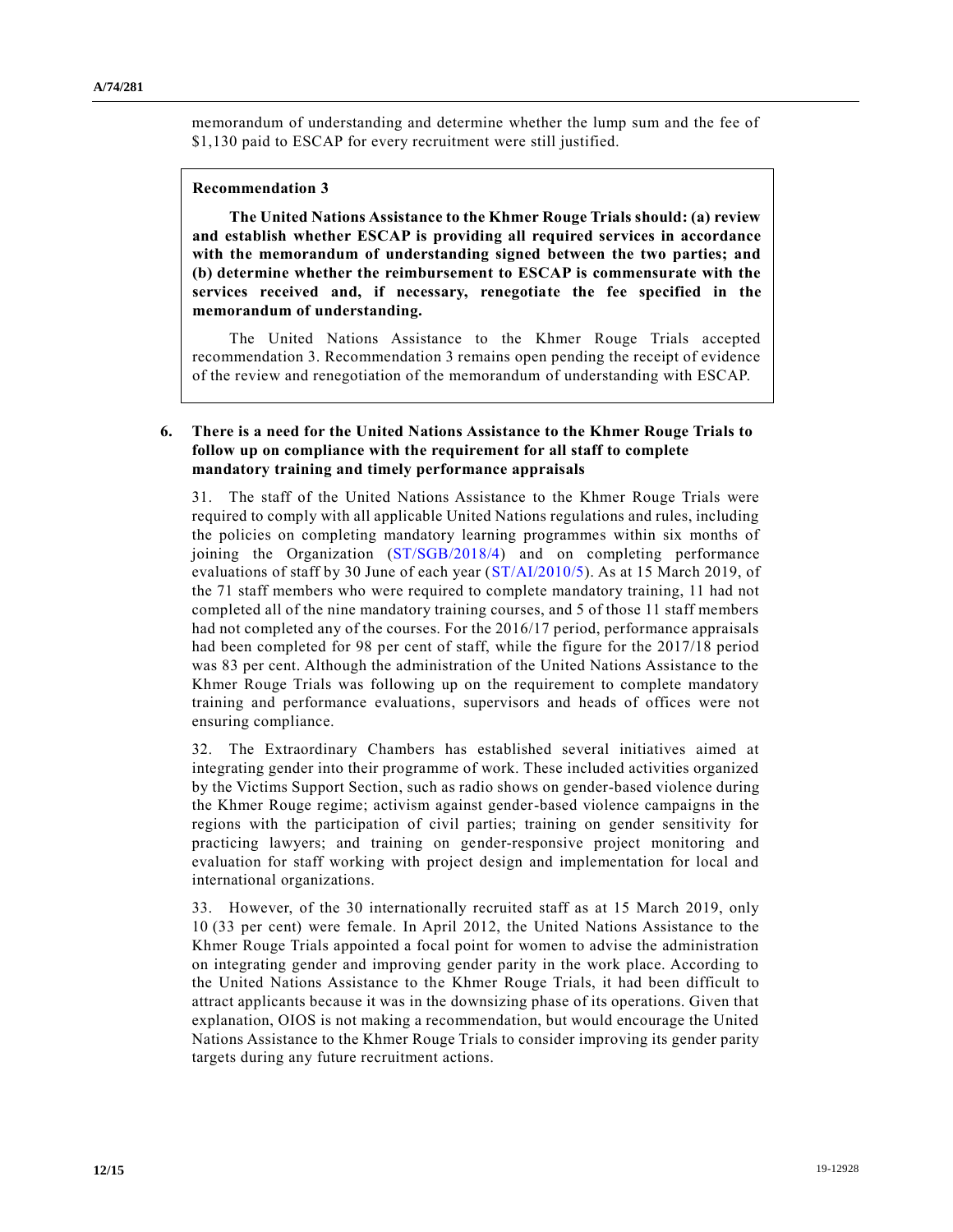#### **Recommendation 4**

**The United Nations Assistance to the Khmer Rouge Trials should ensure that supervisors and heads of offices follow up on the requirement for all staff to complete mandatory training and performance appraisals by the respective target date.**

The United Nations Assistance to the Khmer Rouge Trials accepted recommendation 4. Recommendation 4 remains open pending the receipt of evidence of improvement in the completion of mandatory training and performance appraisals.

> (*Signed*) Heidi **Mendoza** Under-Secretary-General for Internal Oversight Services August 2019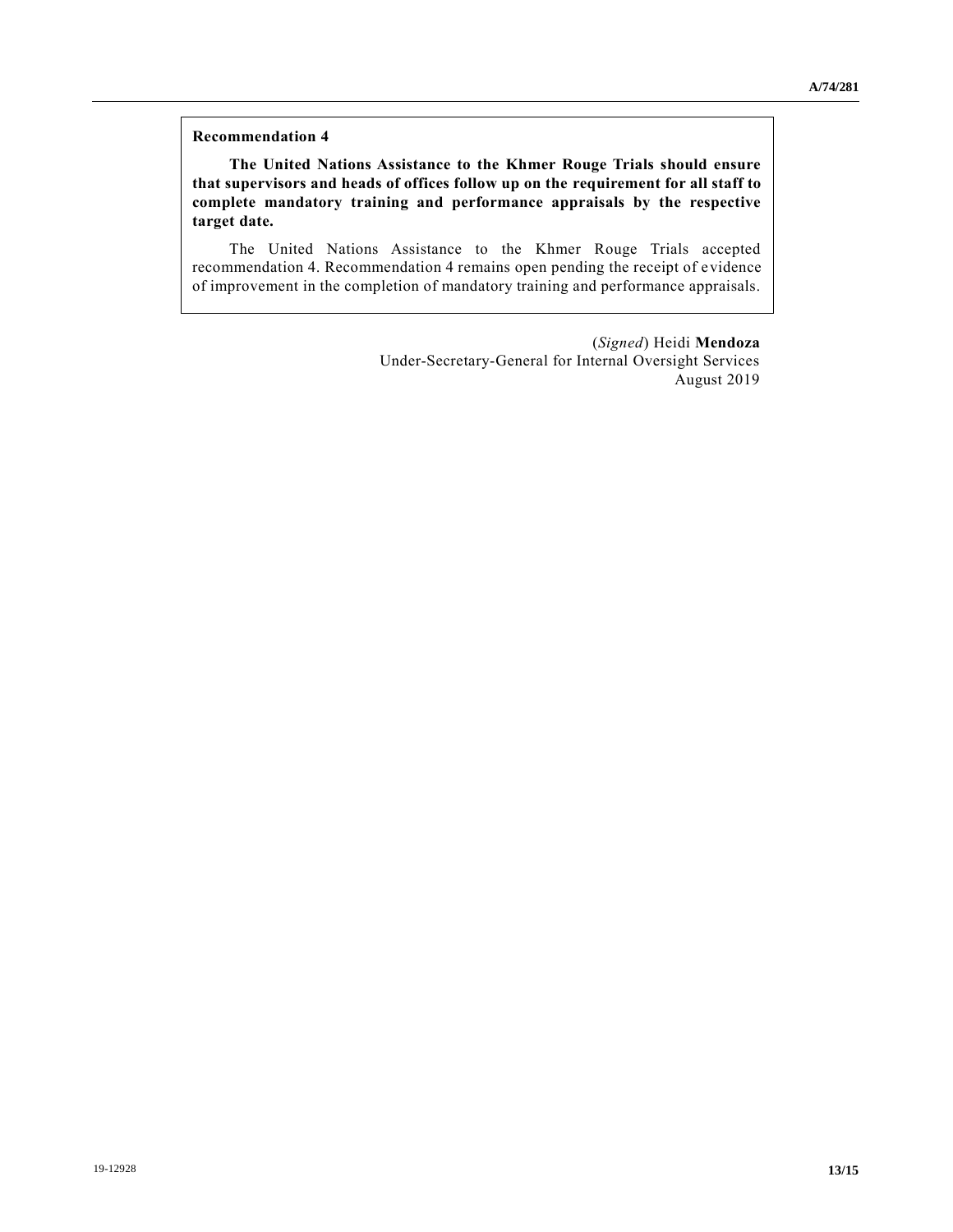#### **Annex**

## **Comments received from the Assistant Secretary-General for Programme Planning, Finance and Budget, Controller, on the draft report of the Office of Internal Oversight Services on the audit of the international component of the Extraordinary Chambers in the Courts of Cambodia**

1. I refer to your memo of 18 July 2019 enclosing a copy of the draft report on the audit of the international component of the Extraordinary Chambers in the Courts of Cambodia.

2. I am pleased to return the enclosure, duly completed with a consolidated management response from all offices involved in providing the assistance of the United Nations to the Extraordinary Chambers. It is our intention to implement the recommendations expeditiously, as outlined in the enclosure. Your Office will be kept informed as these recommendations are implemented.

3. I wish to take this opportunity to thank the audit team for its analysis and the efforts made to ensure a consultative process with the offices concerned. I also appreciate the detailed briefing provided during the exit conference, as well as your agreement to take into consideration various comments raised by the offices involved in ensuring the international assistance to the Extraordinary Chambers, in line with the Agreement between the United Nations and the Royal Government of Cambodia.

4. I thank you, on behalf of the Department of Economic and Social Affairs, the Office of Legal Affairs, the United Nations Assistance to the Khmer Rouge Trials and the Department of Management Strategy, Policy and Compliance, for your review and positive consideration of our responses.